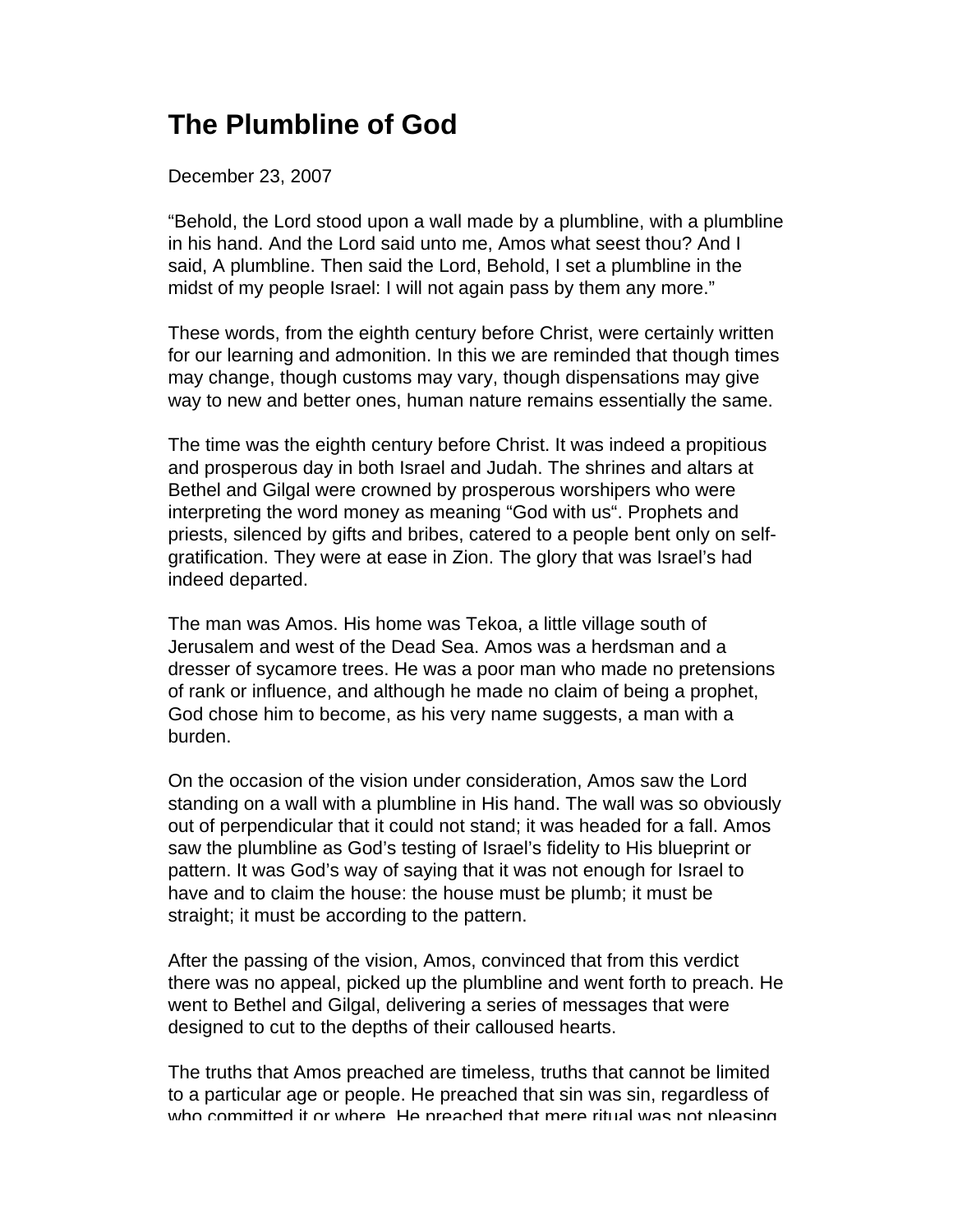to God; that God was not some vain monarch who was pleased with big gifts and empty phrases. He preached that God had utter contempt for forms of religion that neither disturbed the conscience nor changed one's life. He preached that the greatest peril Israel faced was prosperity. As Amos drove home these points, it was evident that all of his sermons were founded upon one basic conviction: God is a God of law.

In Revelation 11:1-2, a vision was presented to John that is not unlike that presented to Amos. John saw a vision of the temple, the altar, and the worshipers. A reed was given to him with the command to measure the temple, the altar, and those who worshiped therein. Notice that the measuring device was given to him, not made by him. The purpose of this was the same as the plumbline of Amos. It was to determine what was approved of God and that certain definite standards must be met.

In both the law that came from Sinai and the one that was to go forth from Jerusalem (Isaiah 2:24), we have the principle that Amos set forth in chapter five, i.e., that we must learn to hate evil and love good. David said: "Through thy precepts I get understanding: therefore I hate every false way" (Psalm 119:104). One of the great needs of our age is to learn the fine art of hating evil.

Whether our times are the most evil ones, I know not. I only know that in our generation we have been exposed to wars and riots, filthy people and filthy inventions, obscenities and profanities. Indeed our young do not even remember things being different. Some of us occupy a vantage point in that we can recall when those who would have peddled their filth had to do it secretly. This is no longer true. We can recall the times when acts of stealing, murder and such like were not considered the sole products of one's body chemistry or his poor, unfortunate environmental circumstance. Such sins, and a thousand kindred ones, were not excused under the heading of "man's temporary stumbling in the upward progress of mankind." A departure has occurred!

We are experiencing falls within the fall. We have lived to see the time when our children are being taught that man has no real significance, that he is no different than the rock that lie in a garden or a rodent that scurries among the plants. We have lived to see the time when the criterion for right and wrong is not based upon divine revelation but rather upon the current demands of society or the wishes of the individual. We have lived to see what Amos saw! Sin is more glamorous than ever before. Drugs and alcohol are the subjects of jokes, infidelity has become a status symbol, perversion has become an accepted life style, dirty books are called literature and filthy shows are called realism. It is in the fullness of this time that all Christians should rise up as a mighty army and declare